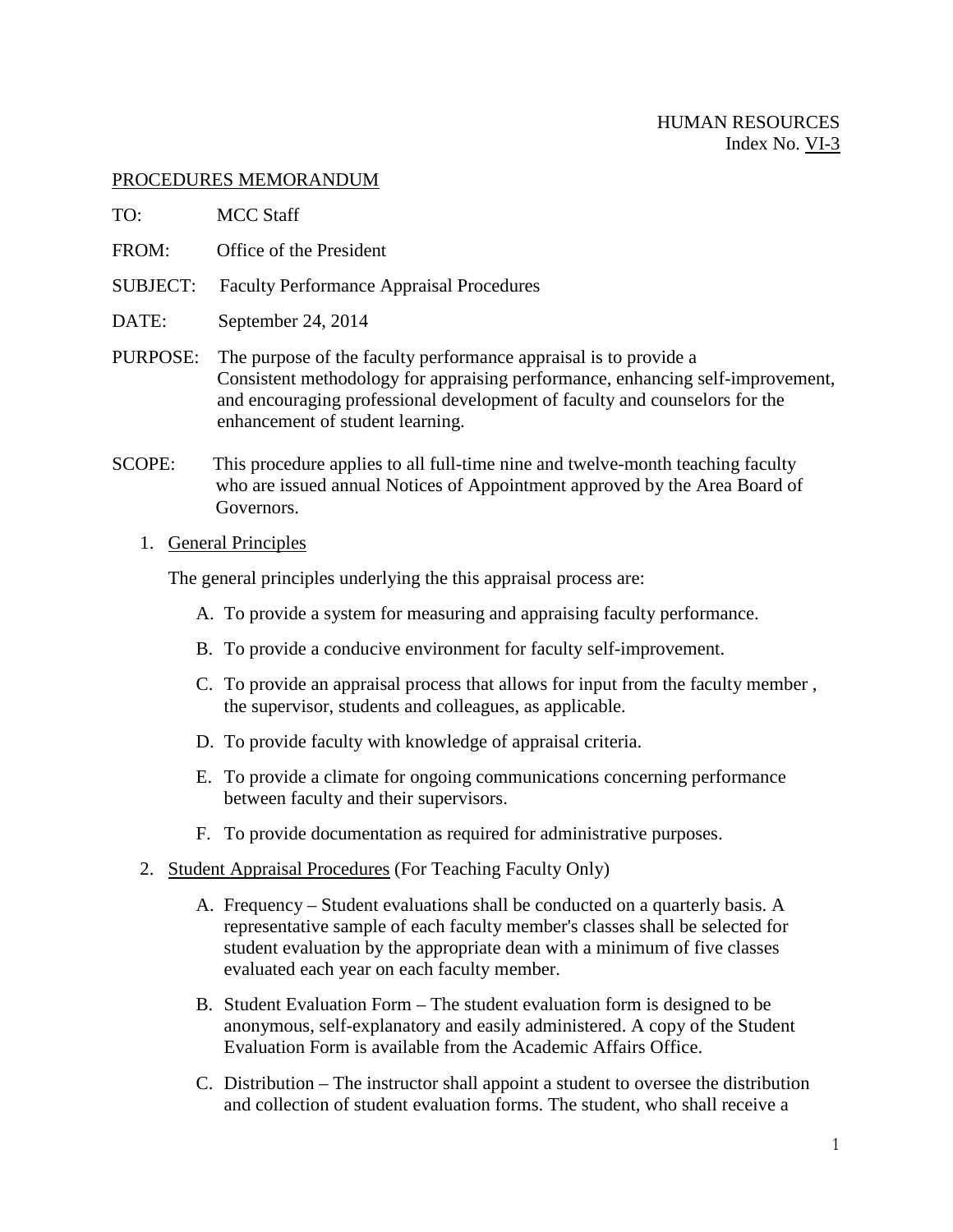standardized set of instructions, shall ensure that completed Student Evaluation of Teaching Forms are placed in an envelope, sealed and delivered to the Student Services office. The Student Services office will then forward the evaluations to the academic area office where they will be prepared for processing

- D. Access to Student Evaluations The appropriate dean shall ensure that student evaluations are maintained and safeguarded in academic area office files for a period of two years. The faculty member, the dean, and other individuals designated by the President may have access to student evaluations.
- E. Computation The appropriate dean shall ensure that evaluation ratings are sent to Computer Services for processing and that a compilation of student comments is prepared for distribution to the faculty member.
- F. Student Evaluation Composite Report A Composite evaluation report provided by Computer Services shall be reviewed with the faculty member by the dean at the time of the annual appraisal conference, and at other times designated by the dean. The completed report shall be used as an input to the dean's appraisal of the faculty member's performance.

## 3. Faculty Self-Appraisal Procedures

- A. Frequency Self-appraisals shall be conducted during the fifth week of the fall quarter of the academic year in which the full appraisal process is done, and at other times as designated by the supervisor.
- B. Self-Appraisal Forms Faculty Self-Appraisal forms are narrative self-appraisals identifying areas of strength and areas for growth in faculty performance. The form includes an option for the faculty member to identify a colleague who will complete the Colleague Input form. Self-Appraisal Forms are available on Public Folders/Blank Forms.
- C. Distribution The supervisor shall ensure that each faculty member receives a copy of the appropriate Self-Appraisal form. They shall have a minimum of seven days in which to complete, sign and return the form.
- D. Relationship to Performance Appraisal The Self-Appraisal form shall be reviewed with the faculty member by the supervisor in an appraisal conference and shall be considered in completing the Performance Appraisal form. The faculty member may request that the Self-Appraisal form be filed with the Performance Appraisal form.

## 4. Colleague Input Procedures

A. Frequency – Colleague input will be provided as an option when the faculty member receives a full performance appraisal. Generally, this will be biennially for non-probationary faculty and counselors, but may be done annually when requested by the faculty member or as designated by their supervisor.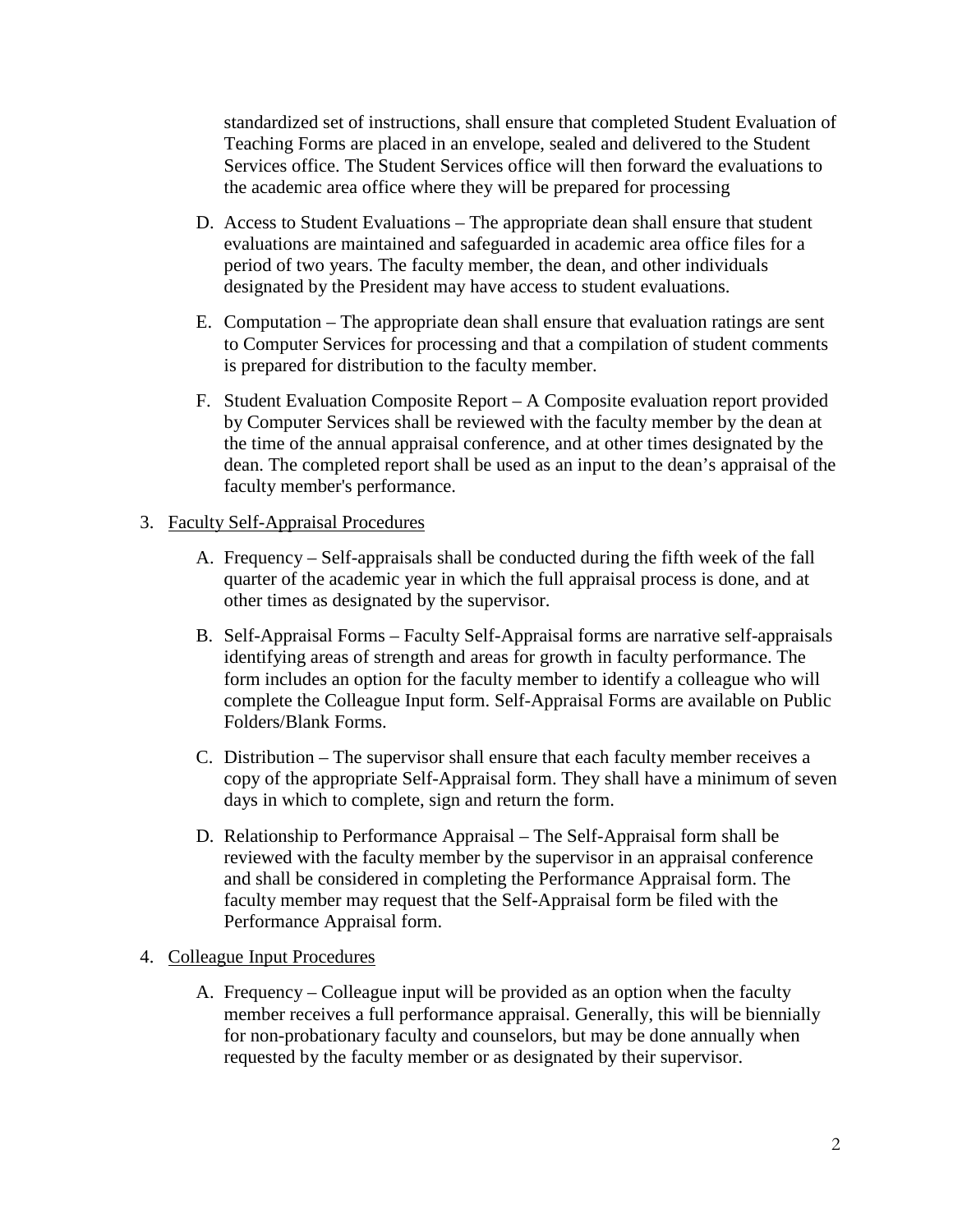- B. Colleagues The faculty member and their supervisor each identify a colleague for input on the Self-Appraisal form. The faculty member names a colleague who has knowledge of his/her work, so that their supervisor can consult with this person through the Colleague Input form. Usually the colleague, along with one other person selected by their supervisor, will have worked with the faculty member as part of a team or will be a "customer" of the employee's services. Any employee may be asked to appraise a colleague's performance as a vital part of the overall process, thus providing a more balanced and equitable assessment of each member of the College team.
- C. Distribution The supervisor sends a Colleague Input form to the two colleagues identified on the Self-Appraisal form and asks that they be turned to him/her in a "Confidential" enveloped by a certain date. Colleague Input forms are available on Public Folders/Blank Forms.
- D. Relationship to Performance Appraisal Form The colleague input shall be reviewed by the faculty member and their supervisor during the appraisal conference. Comments from the input are included on the Performance Appraisal form in the appropriate section.
- E. Distribution The Colleague Input forms are filed in the supervisor's office and copies are given to the faculty member. These forms are not included with Performance Appraisal forms sent to the Human Resources Office.
- 5. Performance Appraisal Procedures
	- A. Frequency The formal appraisal process will be done on a two-year cycle for most full-time faculty. The cycle will begin during the fall quarter, continue through one full academic year and extend into the subsequent fall quarter when the process will begin again. Probationary faculty will not be on the two-year cycle as well as those who have been advised by their supervisor that they will receive a full annual appraisal.

During the year in which the full performance appraisal is not done, an Annual Appointment Notice form will be completed to meet policy requirements. The ratings on this form are for the purpose of this appointment recommendation only and are not a revision, substitution or replacement of the evaluations determined under the College's Faculty Performance Appraisal Procedures.

- B. Instructional Visitations (For teaching faculty only) Prior to the completion of the Faculty Performance Appraisal or Annual Notice of Appointment form, the supervisor shall hold a minimum of one visitation of not less than forty-five minutes in duration to observe teaching and instructional techniques. More than one visitation per academic year is strongly encouraged.
- C. Faculty preparation for observation form (Optional) The faculty preparation for observation form is used as a communication tool for deans to ascertain the faculty member's intentions and goals for the class session to be observed.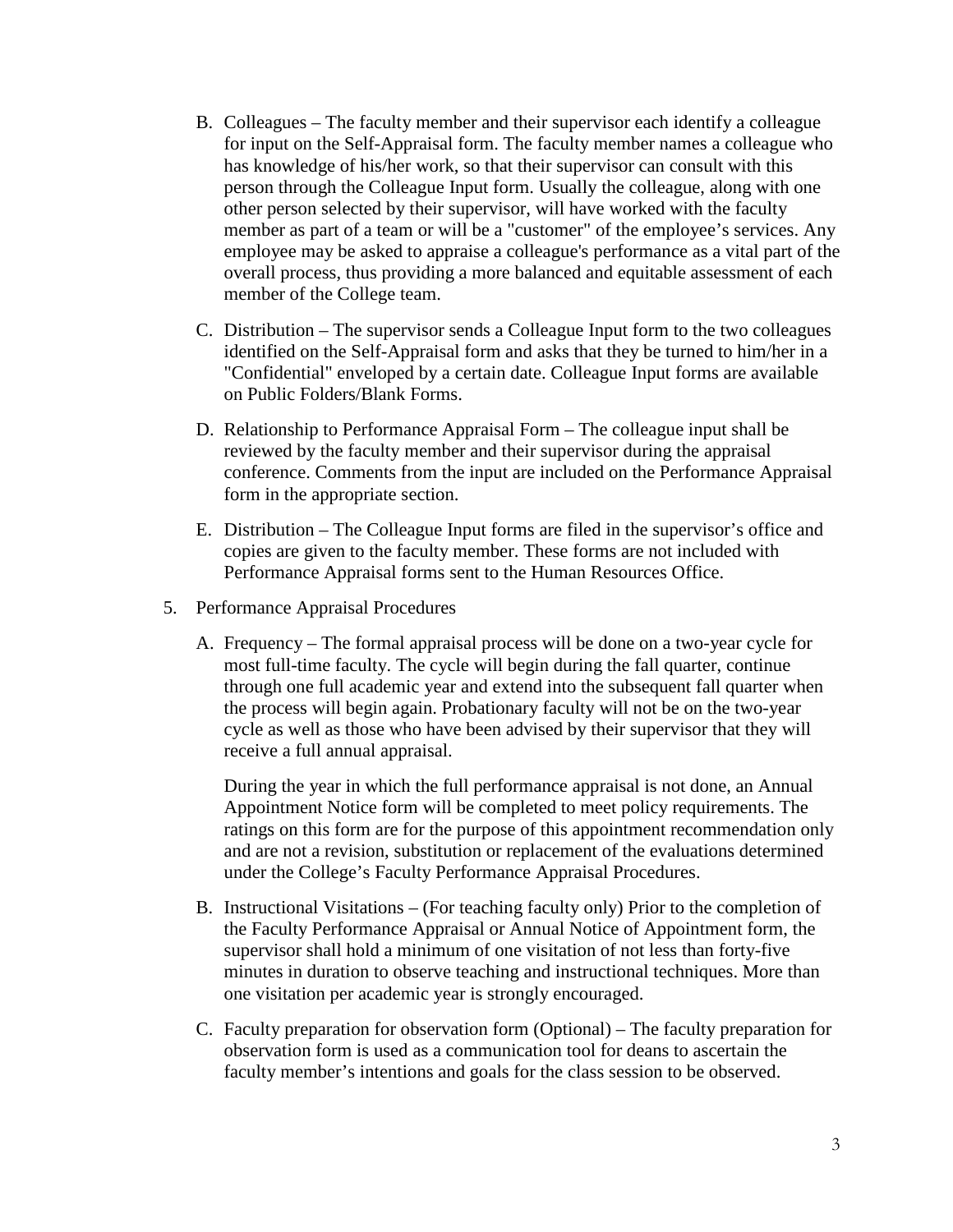- D. Instructional Observation Rating Form The Instructional Observation Rating form is used to assess the instruction and instructor during the classroom visit. These results are shared and discussed with the faculty member. The completed forms are filed in the academic area office and a copy is given to the faculty member. Instructional Observation Rating Forms are available on Public Folders/Blank Forms.
- E. Prerequisites Prior to completion of the Faculty Performance Appraisal form, the supervisor shall review results of the student evaluations, the employee selfappraisal and colleague input (when available) and shall assess the instruction and instructor during one instructional visitation for teaching faculty.
- F. Completion of Faculty Performance Appraisal Form The form includes a rating scale and/or narrative comments in defined areas of teaching performances. Faculty Performance Appraisal Forms are available on Public Folders/Blank Forms.
	- 1) Identification Section The identification section is designed to be self-explanatory and provide necessary documentation on background information concerning the appraisal. Such items as name, program, supervisor, performance period, class(es) visited, and date(s) of visit(s) are contained in the identification section.
	- 2) Performance Appraisal Section The appraisal section consists of six defined areas of teacher performance, a rating scale and a narrative evaluation of the teacher performance.
		- a) Defined Performance Areas Each area of performance has a title and an illustrative example of criteria to consider in this area. The listed criteria are not intended to be the exclusive list of criteria for any single area. Additional criteria consistent with the performance area title may be used.
		- b) Ratings of General Areas of Faculty Performance –

The five ratings of performance are defined below:

Unsatisfactory Performance – Faculty member or counselor does not achieve minimum requirements and is not acceptable.

Needs Improvement – Faculty member or counselor has demonstrated efforts to improve performance; however, continued improvement is required in order to meet expected level of performance.

Satisfactory – Performance represents the work that normally can be expected from a qualified faculty member or counselor. Development and achievement are continuing at the expected rate.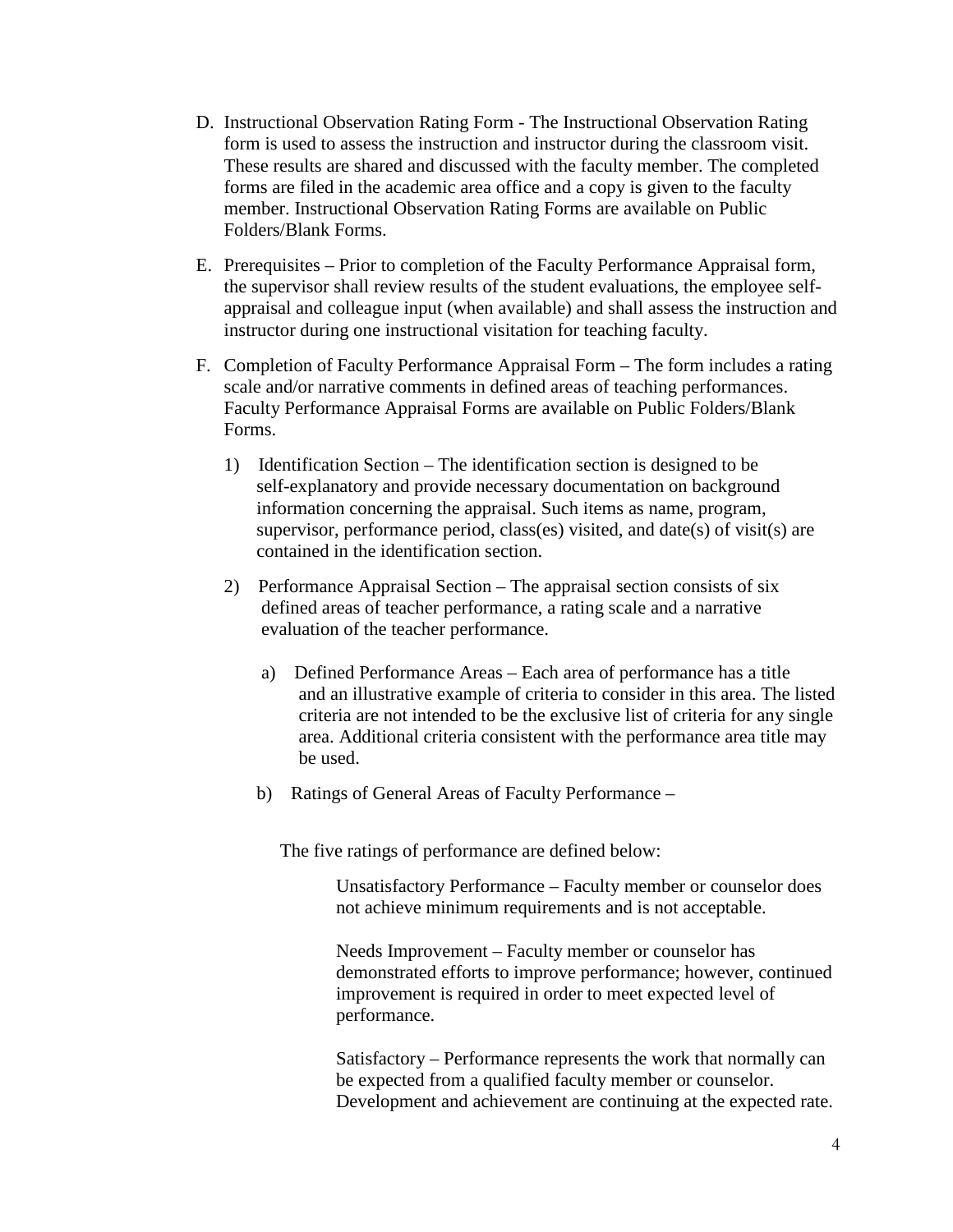Above expectations - Performance is clearly above average faculty member or counselor's contribution and exceeds normal requirements.

Outstanding – Faculty member demonstrates unusual and exceptional contributions College that is recognized by others.

c) Numerical Assignment to Defined Rating Areas - Numerical assignments are used to meet the requirements of [PM VI-15,](http://www.mccneb.edu/procedures/VI-15_Reduction_in_Force.htm) Implementation Process Pertaining to Reduction in Force Policy for fulltime Employees Covered in Negotiated Statement of Policy, if and when the policy is implemented. The numerical ratings for each of the areas of performance are assigned as follows:

> Instructional Effectiveness.  $U = 1$  $NI = 4$  $S = 5$  $A = 6$  $Q = 7$ Curriculum Enhancement  $U = 1$  $NI = 4$  $S = 5$  $A = 6$  $Q = 7$ Professional Development  $U = 1$  $NI = 2$  $S = 3$  $A = 4$  $Q = 5$ College/Community Service  $U = 1$  $NI = 3$  $S = 4$  $A = 5$  $O = 6$ Ability to Work With Colleagues  $U = 1$  $NI = 2$  $S = 3$  $A = 4$  $Q = 5$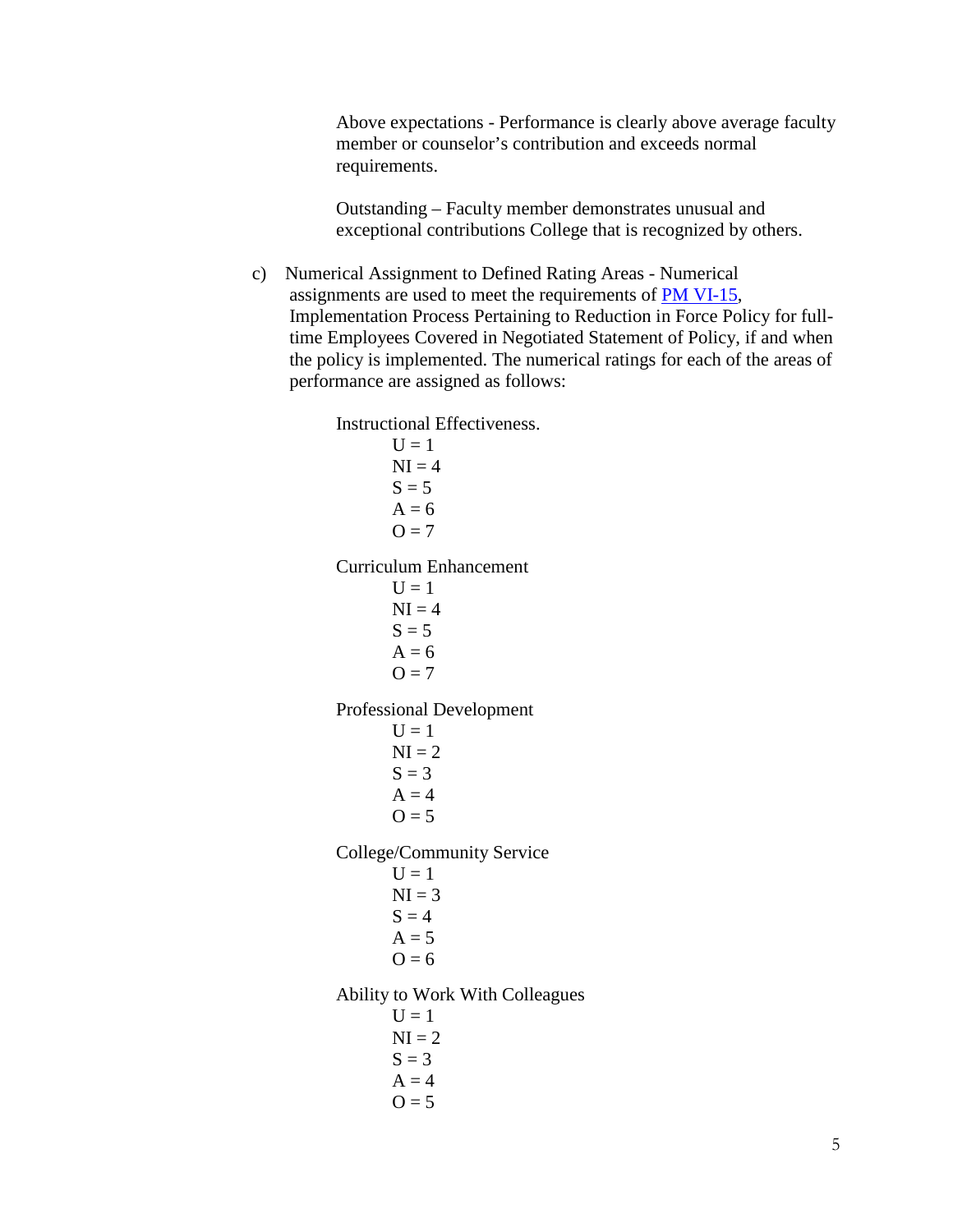College Policies and Procedures.

 $U = 1$  $S = 3$ 

- d) Comments The supervisor shall provide specific examples and narrative justification for the Outstanding and Unsatisfactory ratings. Comments are important, but optional for the remaining Needs Improvement, Satisfactory and Above Expectations ratings.
- 3) Supervisor Comments The supervisor shall comment on strengths of the faculty member or counselor and areas wherein improvement is necessary and may make overall comments.
- 4) Comments from Colleague Input Forms When available, the supervisor will provide comments from the Colleague Input form using exact quotations as much as possible.
- 5) Employee Comments The supervisor will conduct a performance appraisal conference with the faculty member during which the ratings on the Performance Appraisal or Annual Notice of Appointment form will be discussed, and changes made if agreed upon. The employee may provide comments in this section if he/she wishes and will sign the form. Signature of the employee designates that the review has been discussed with him/her and does not necessarily constitute agreement with the review.
- 6) Annual Notice of Appointment Form During the year in which the full performance appraisal is not done, an Annual Notice of Appointment form will be completed to meet policy requirements. This form is a shortened version of the Performance Appraisal form and there will be no need to complete the Colleague Input forms unless the faculty member or counselor elects otherwise. However, the annual appraisal conference is still required. Annual Notice of Appointment Forms are available on Public Folders/Blank Forms.
- 7) Appointment Recommendation This section shall be completed by the supervisor and will indicate the appropriate recommendation for appointment and for the process for the next appraisal. Supervisors may notify faculty member or counselors at the time of the appraisal conference of conditions that may constitute cause for denial of promotion or non-reappointment.
- F. Review Section The form with all prior parts complete will be routed to the Vice President of Academic Affairs and then to the College President for indication of concurrence/ non-concurrence and comments as appropriate.
- G. Completion of Performance/Professional Enhancement Plan The faculty member and their supervisor meet in an appraisal conference to discuss the appraisal, to make changes if necessary and to develop together a Performance/Professional Enhancement Plan. The plan will be the basis, along with the faculty member's responsibilities, for the following appraisal period.